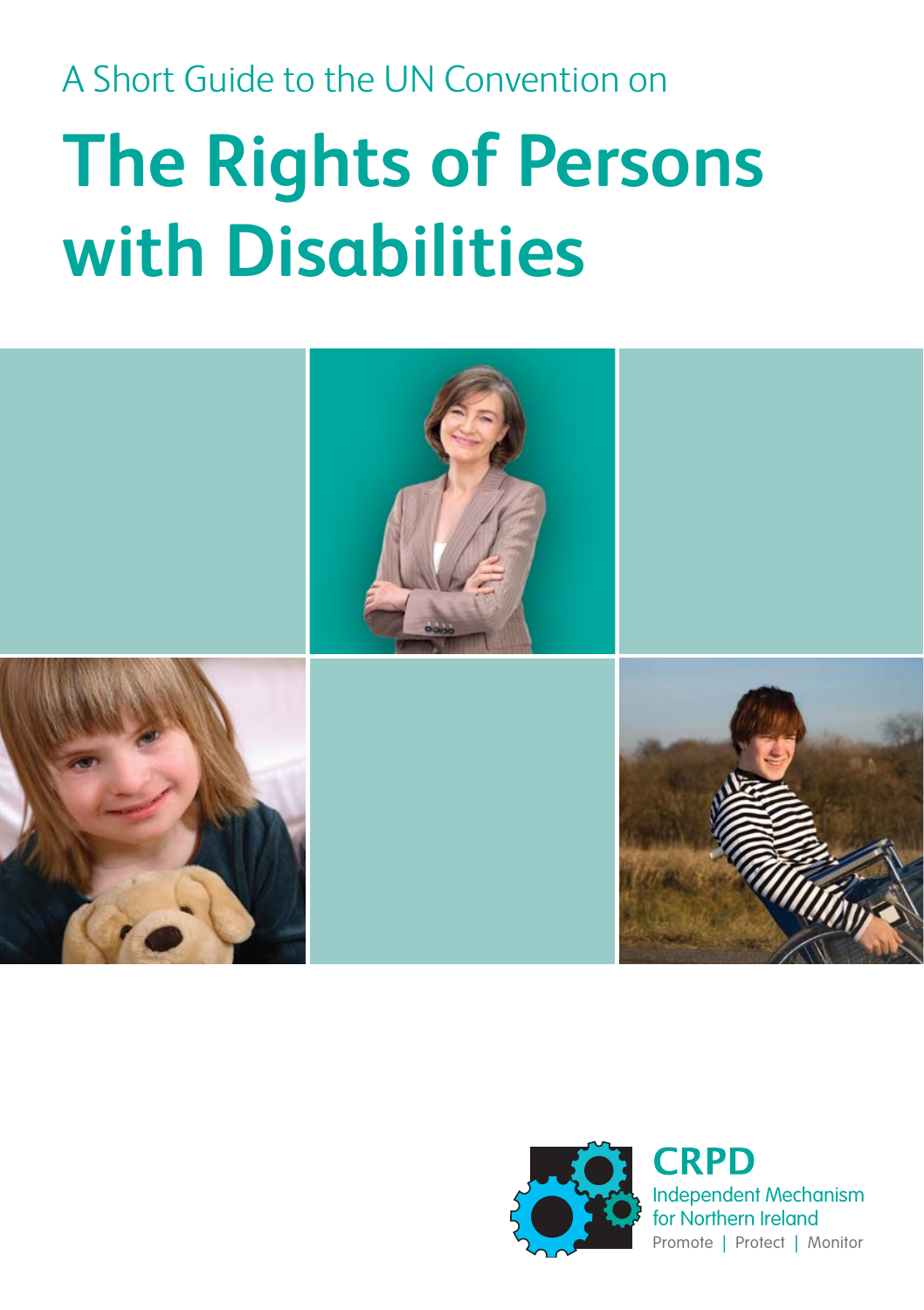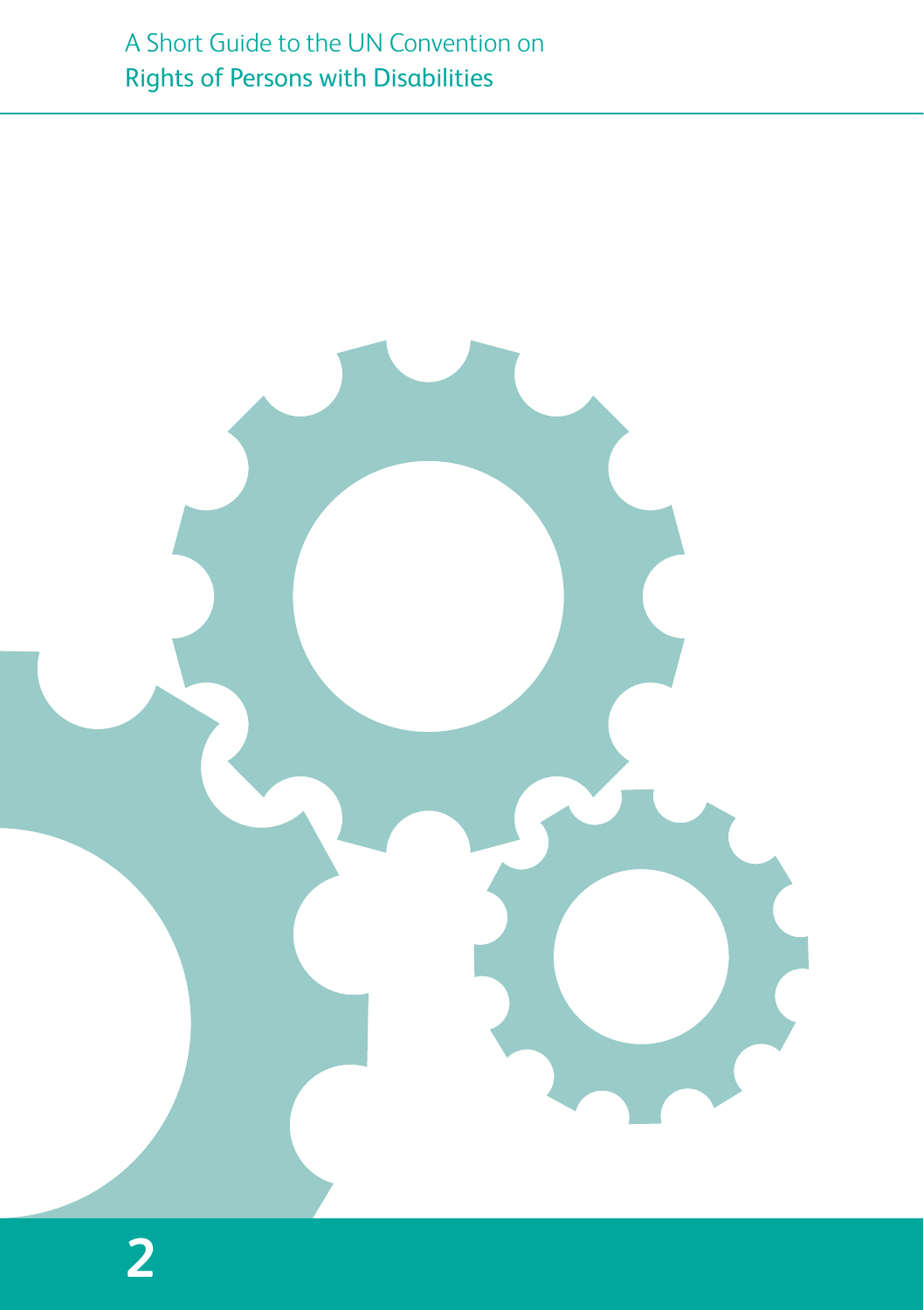A Short Guide to the UN Convention on Rights of Persons with Disabilities

The United Nations Convention on the Rights of Persons with Disabilities is an international "treaty", or agreement. It is sometimes called the CRPD, or the Disability Convention.

Countries that sign the Convention agree to make sure that the dignity, human rights and freedoms of all disabled people are respected, promoted and protected.

The UK Government signed the Convention in 2007, and "ratified" it (making it legally binding) on 8 June 2009.

This leaflet tells you how the Convention will work in Northern Ireland.

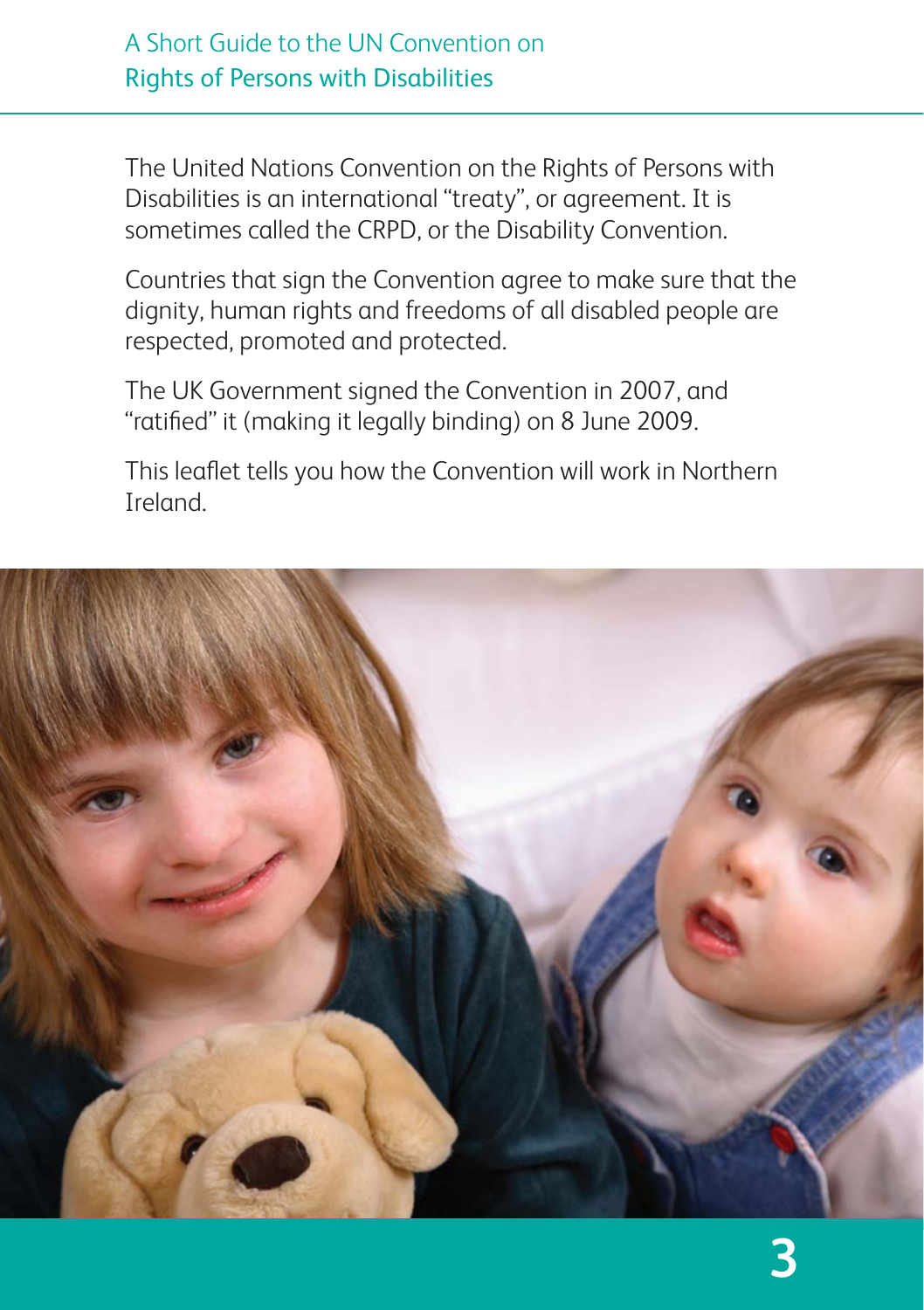# **Does the Convention create any new rights?**

The Convention does not create new rights, but says that countries should not discriminate against people with disabilities, and sets out what countries should do to make sure that disabled people can enjoy all their human rights. These rights include:

- Equality before the law without discrimination;
- Right to life, liberty and security of person;
- Equal recognition before the law, and legal capacity;
- Freedom from torture:
- Freedom from exploitation, violence and abuse;
- Respect for physical and mental integrity;
- Freedom of movement, and nationality;
- Right to live in the community;
- Freedom of expression and opinion;
- Respect for privacy, home and the family;
- Right to education;
- Right to health:
- Right to work;
- Right to an adequate standard of living;
- Right to take part in political and public life;
- Right to take part in cultural life.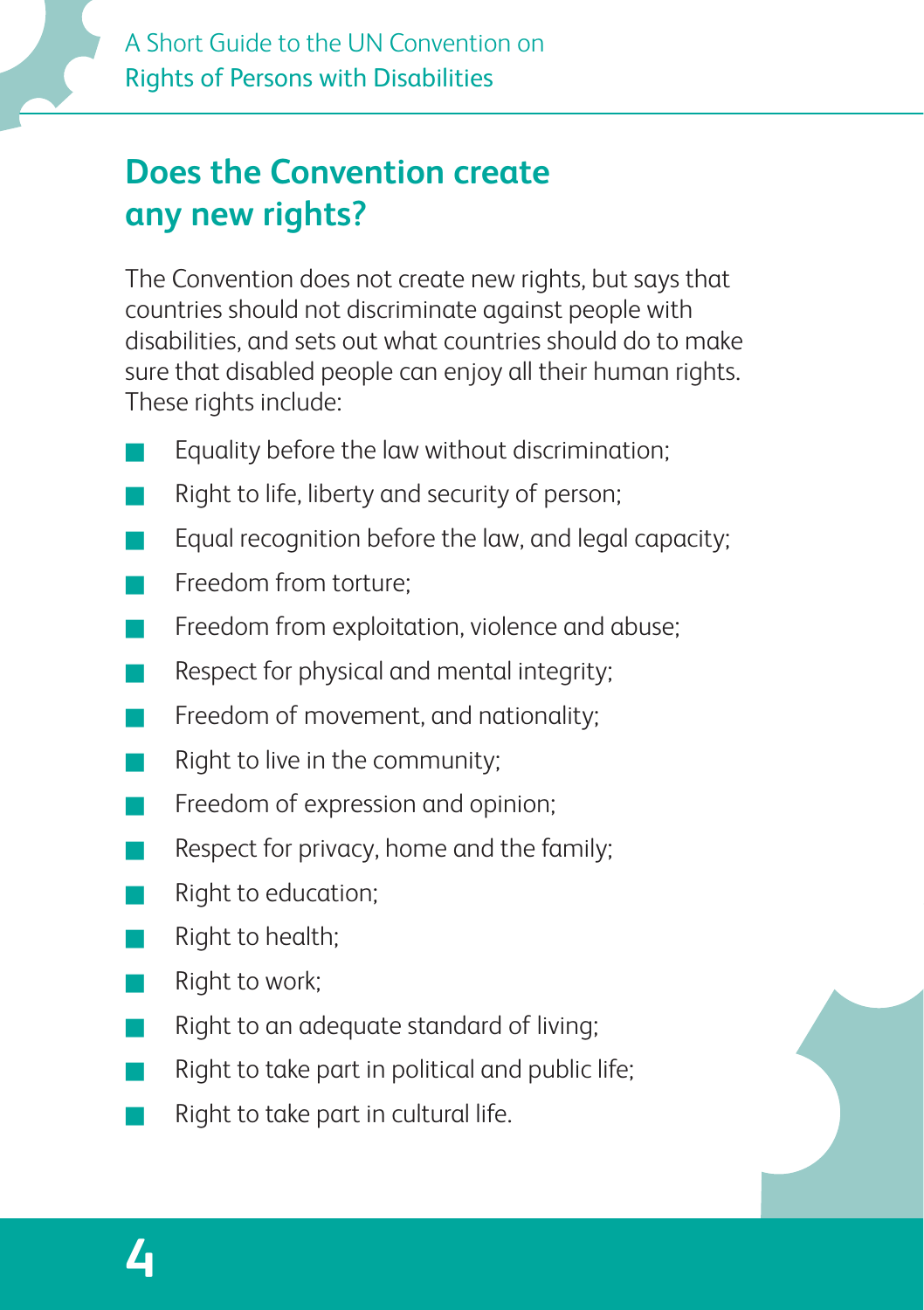# **Who is responsible for making sure the rights contained in the Convention are put into practice ?**

The Government is responsible for making sure that the rights contained in the Convention are put into practice. Parliament, the Northern Ireland Assembly, and different Government Departments and public bodies have to work together.

**5**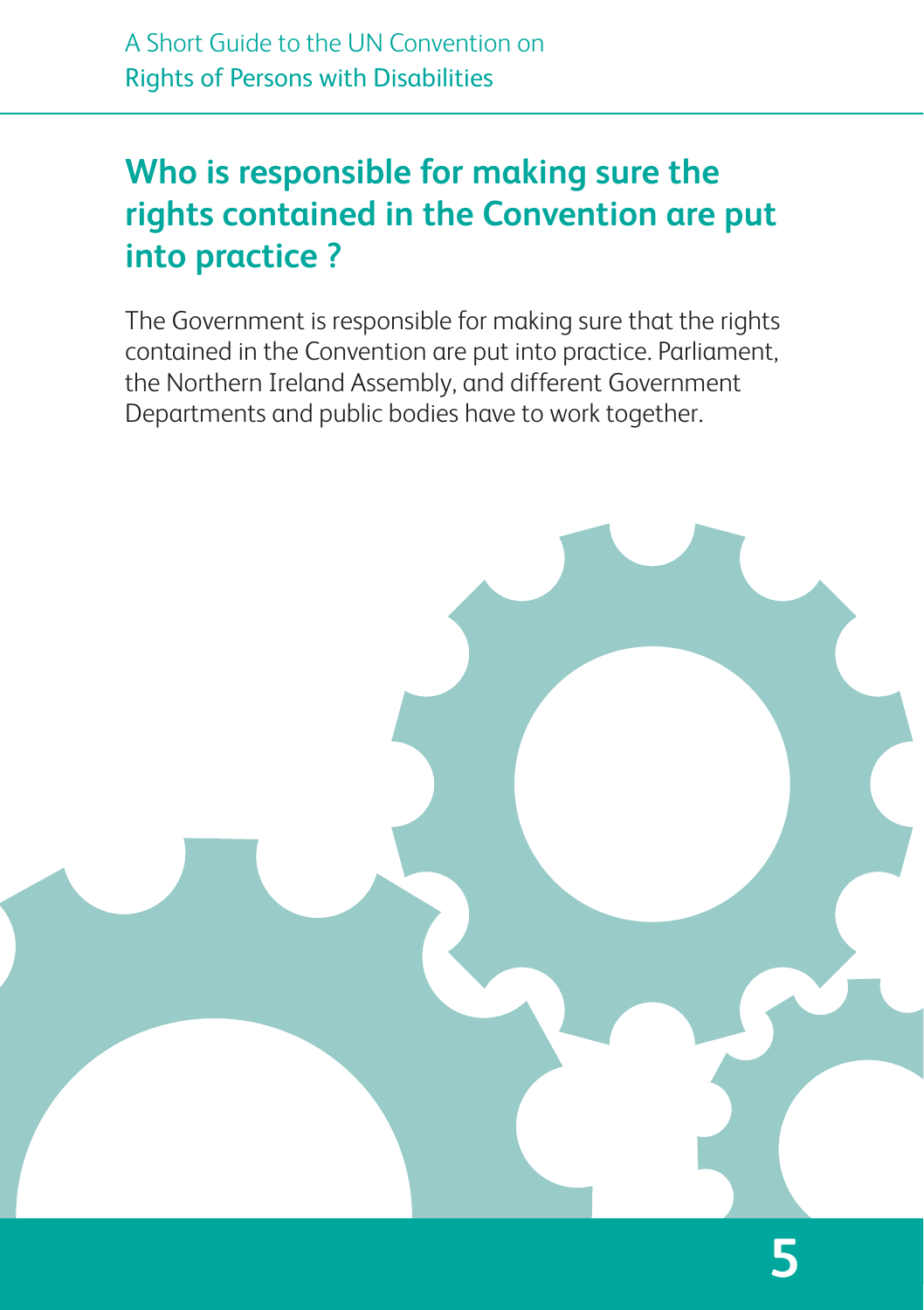### **What does the Government have to do?**

The Government must:

- Make sure that buildings and services are accessible to disabled people – including workplaces, schools, medical facilities and transport.
- Provide information intended for the general public in accessible formats and technologies such as Braille or sign language.
- Ensure the rights of people with disabilities to equal pay for equal work, equal employment opportunities and safe and healthy working conditions.

# **Who makes sure that the rights contained in the Convention are put into practice?**

The Convention says that every country should have an "independent mechanism" to help protect, promote and monitor the rights of disabled people. Here, the Equality Commission for Northern Ireland and the Northern Ireland Human Rights Commission work together as the "independent mechanism" for Northern Ireland. Disabled people and their organisations will also monitor how the Convention works.

Internationally, the UN Committee on the Rights of Persons with Disabilities, a body of human rights experts, will examine how the UK protects, respects and fulfils the rights contained in the Convention. The Committee will get reports from the UK Government on what they have done to put Convention rights into practice. The Committee will also receive reports from the "independent mechanism", and reports and complaints from disabled people and disabled people's organisations.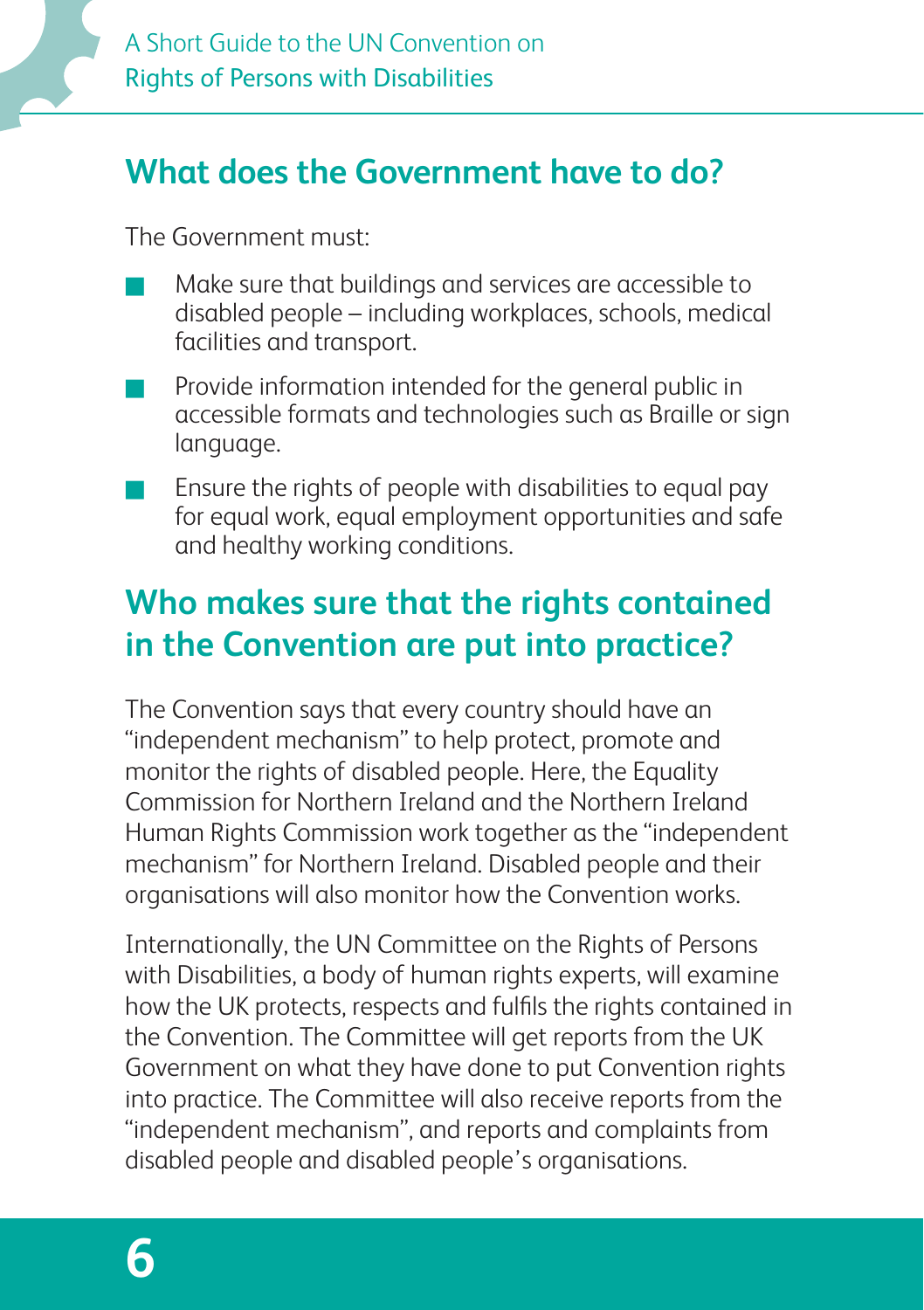### **How will the Convention help people with disabilities in Northern Ireland?**

- Government and public bodies will be expected to make decisions and deliver services which take into account the rights contained in the Convention.
- The Convention encourages the wider community to recognise the importance of disabled people's human rights.
- The Convention could be used to challenge or change the law.
- Under certain circumstances, people in Northern Ireland can make complaints to the UN Committee if they believe that their rights under the Convention are not being protected.
- The Government has to report to the UN Committee on how it has put the rights contained in the Convention into practice. The Committee will help to ensure that disabled people's rights are being enforced by reviewing reports and making recommendations to Government.

If you want more information on the UN Convention on the Rights of Persons with Disabilities, please contact either the Equality Commission for Northern Ireland or the Northern Ireland Human Rights Commission or e-mail us at CRPDEnquiries@equalityni.org

**7**